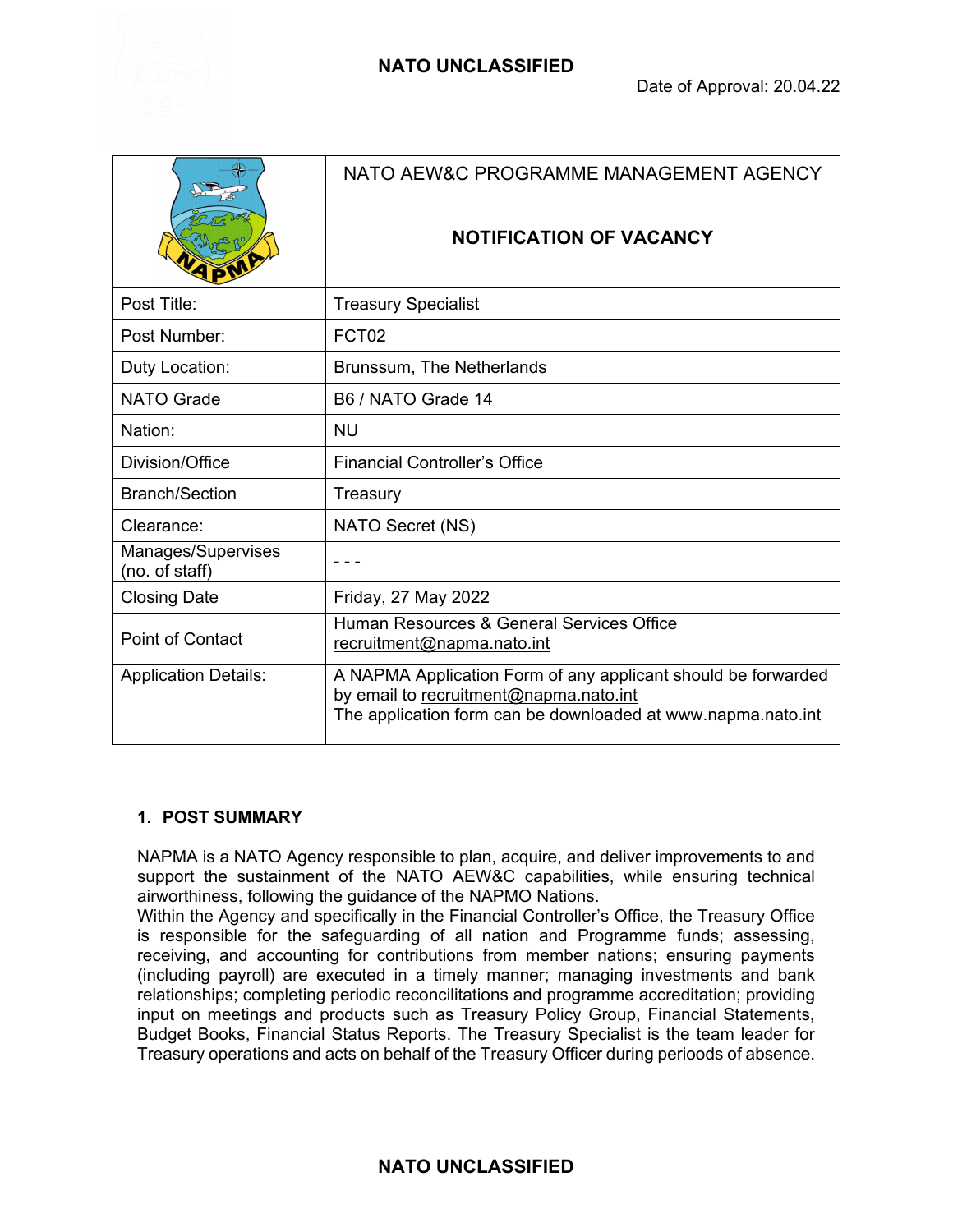# **NATO UNCLASSIFIED**

## **2. PRINCIPAL DUTIES**

The Treasury Specialist is responsible to the Treasury Officer (FCT01) for the following duties:

- Developing future years' contribution projections, by Nation.
- Calculating Contribution Call Invoices and preparing Call Letters, by Nation.
- Liaising and replying to Nations' inquiries regarding contributions.
- Maintaining contribution records and preparing information for final accreditation, by programme/project.
- Liaising with banks regarding NAPMA financial matters.
- Authorize payments in electronic banking system, tracking account balances and credits.
- Developing investment and currency conversion strategies and preparing transactions, as required.
- Forecasting currency requirements and performing foreign currency exchanges, as needed.
- Regular monitoring of cash accounts, including Risk Mitigation Fund, to ensure transactions are accurate.
- Preparing reports and analyses for presentation to the NAPMA Treasury Policy Group.
- Provide regular updates to NAPMA management of currency trends and forecasts.
- Liaising with IBAN Auditors for annual Financial Audits.
- Is knowledgable in all of the duties of the duties of the Principal Treasury Assistant and performs them as needed.
- Acting on behalf of the Treasury Officer during periods of absence.
- Attending training courses relevant to the above duties.

## **3. SPECIAL REQUIREMENTS AND ADDITIONAL DUTIES**

The incumbent may be required to perform other related duties as directed.

Responsibility to adhere to Internal Control (IC) activities, including but not limited to, safeguarding assets; verify the accuracy and reliability of accounting data and records; promoting operational efficiency; and compliance with established managerial and command policies.

## **4. ESSENTIAL QUALIFICATIONS AND EXPERIENCE**

University degree (bachelor) or higher professional education in finance, accounting, or business-related discipline or 5 years of relevant working experience in treasury; At least 5 years of experience working in a financial environment; Must possess good working experience with spreadsheets, database queries, and word processing.

Must be fluent in one of the two NATO Official languages; some knowledge of the other is desirable. However, the work in NAPMA, both oral and written, is conducted in English.